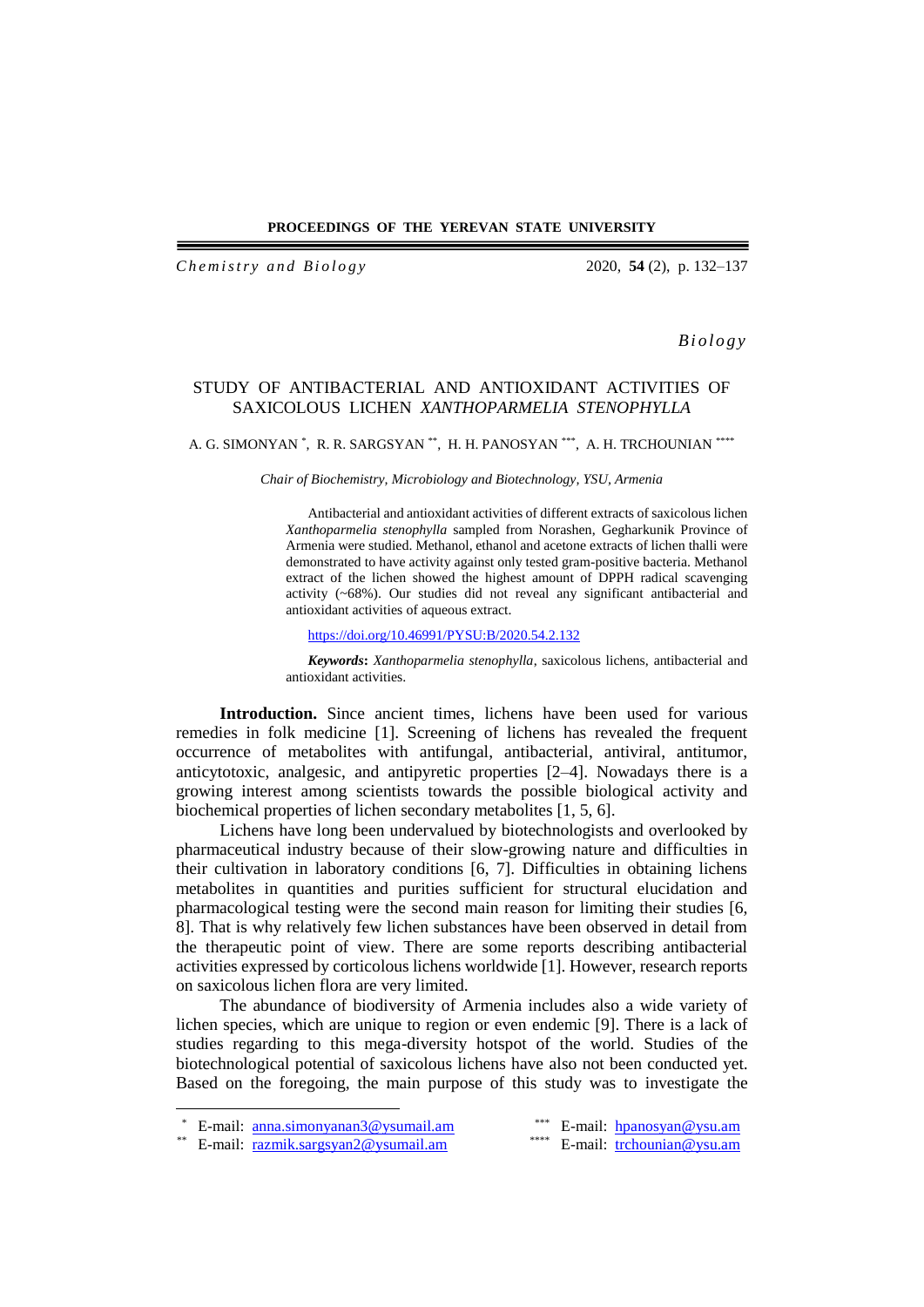antibacterial and antioxidant activities of the saxicolous lichen *Xanthoparmelia stenophylla*, common in Armenia.

### **Materials and Methods.**

*Collection of lichen samples.* Samples of *X. stenophylla* crustose saxicolous lichen were collected from Gegharkunik Province of Armenia, near Norashen village (40°52'06.9"N 45°27'09.8"E, altitude 1928 *m* AMSL) (Fig. 1). Sampling was held from September to October 2018. The sampling site was chosen considering the high humidity and high altitude of area, which promoted rapid growth of lichens. The herbarium of lichen thalli is currently maintained at the Department of Biochemistry, Microbiology and Biotechnologyof YSU.



Fig. 1. *X. stenophylla* lichen on the rock at the sampling site.

*Preparation of Lichen Extracts.* Lichen thalli (8 *g*) were dried and milled using an automated grinder. To obtain extracts, the powder-like substance was soaked with methanol, ethanol and acetone at 1:5 sample-to-solvent ratio  $(w/v)$ . After 24 *h* extraction on a magnetic stirrer, the extracts were centrifuged (15 *min*, 12000 *rpm*) and dried by a vacuum evaporator (BOV-50 V vacuum drying oven, Biobase Meihua Trading, China) at 37℃ temperature. In the case of aqueous extract, the grinded lichens were dissolved in distilled boiled water, then left for extraction for 24 *h*. The resulting water tinctures were filtered through 0.22 sterile millipore filters and dried under aseptic conditions. All dry extracts were weighted and stored at –18℃. The stock solutions were prepared by dissolving crude dried masses in pure dimethyl sulfoxide (DMSO) ("Sigma-Aldrich") and kept under –4℃ conditions. For experiments, the final concentration of DMSO in extracts was 5%.

*Antibacterial Activity.* Gram-positive (*Bacillus subtilis* WT-A and *Staphylococcus aureus* MDC 5233) and gram-negative (*Escherichia coli* VKPM-M17 and *Salmonella typhimurium* MDC 1754) bacterial strains from the collection of microbes at the Department of Biochemistry, Microbiology and Biotechnology, YSU, were used as test organisms to study the antibacterial activity of lichen extracts. The antibacterial activity was estimated using disc diffusion assay by incubation of bacterial strains on solidified Mueller-Hinton broth (MHB) [10]. Sterilized Whatman filter papers soaked with  $5 \mu L$  of diluted in DMSO extracts were placed on plates for each microbial strain and incubated at 37℃ for 24 *h*. The experiments were performed by three replicates, and the diameter of the inhibition zones (IZ) around the disks was taken as a unit of measure of the antibacterial activity. Filter papers soaked in 5% sterilized DMSO served as a control.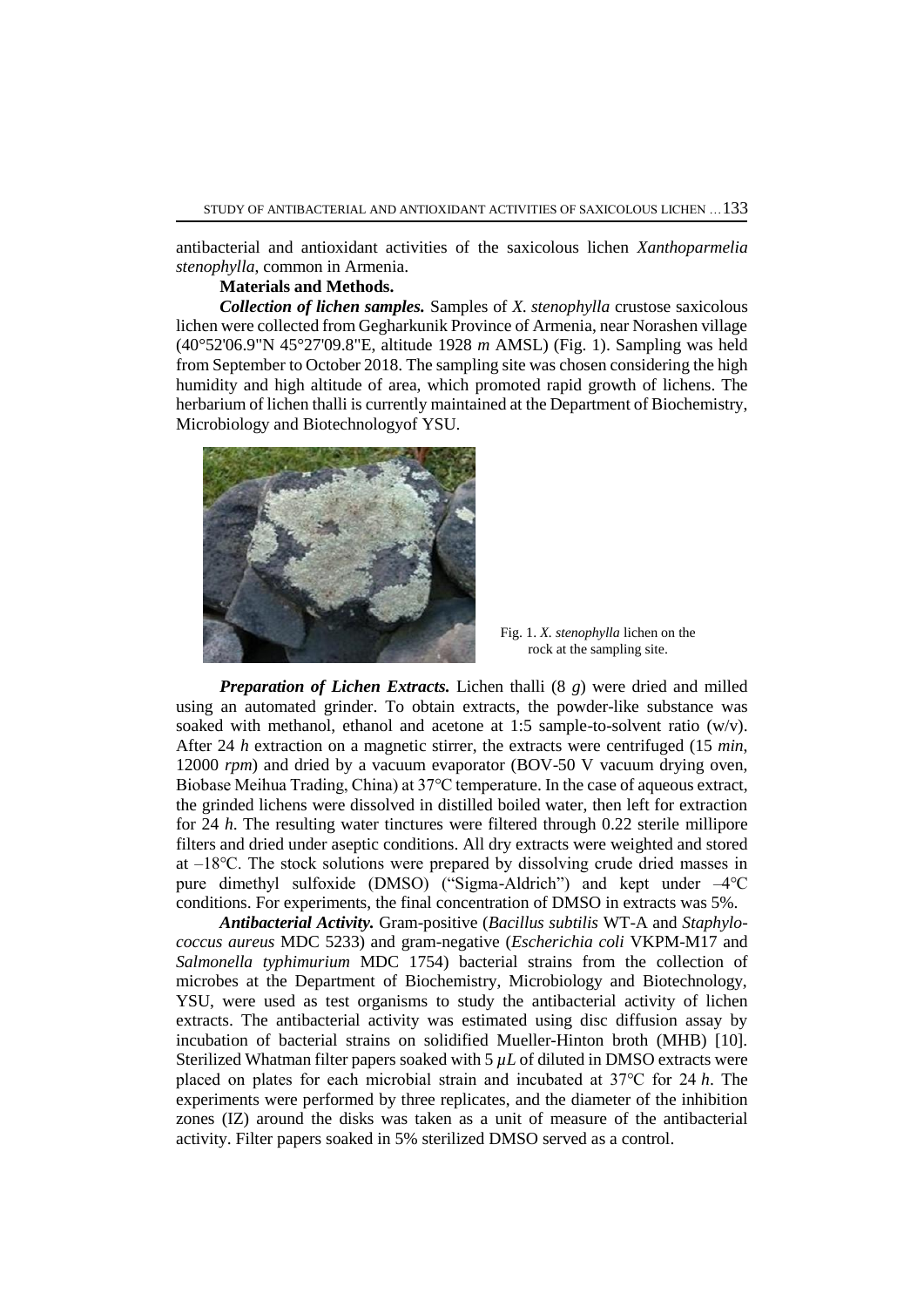*Radical Scavenging Activity.* The free radical scavenging activity of lichen extracts was measured by 1,1-diphenyl-2-picrylhydrazyl (DPPH) [11]. The test sample solution, containing  $1 \, mg \cdot mL^{-1}$  extract and  $0.1 \, mM$  DPPH, after vigorously shaking, was stored at room temperature for 30 *min* away from light, and the absorbance was measured by a spectrophotometer at a wavelength of 517 *nm*. Ascorbic acid was used as a positive control. For the negative control, extract was replaced with methanol. Radical scavenging activity (%) was considered equal to  $[(A_0 - A_1)/A_0] \cdot 100$ , where  $A_0$  is the absorbance of the negative control and  $A_1$  is the absorbance of the reaction mixture or standards.

**Results and Discussion.** The antibacterial activities of various extracts of saxicolous lichen *X. stenophylla* are presented in Tab. The activity was evaluated by the presence/absence of IZ and its diameter  $(\emptyset)$ . The aqueous extracts did not exhibit any significant activity in disc diffusion assays. Methanol, ethanol and acetone extracts showed activity against gram-positive bacteria i.e. *B. subtilis* and *S. aureus*, whereas they did not show any activity against gram-negative bacteria. The highest antibacterial activity was observed in methanol extracts against *B. subtilis* (17 *mm*, Ø), *S. aureus* (20 *mm*, Ø), while for ethanol and acetone extracts it was estimated at 7 and 12 *mm* for *B. subtilis*, 20 and 15 *mm* for *S. aureus*, respectively.

| Crude extracts | Test microbes, IZ $(\emptyset, \textit{mm})$ |              |         |                |
|----------------|----------------------------------------------|--------------|---------|----------------|
|                | <b>B.</b> subtilis                           | S. aureus    | E. coli | S. typhimurium |
| Methanol       | $17 \pm 0.5$                                 | $20 \pm 0.5$ |         |                |
| Ethanol        | $7 \pm 0.5$                                  | $20 \pm 0.5$ |         |                |
| Acetone        | $12 \pm 0.5$                                 | $15 \pm 0.5$ |         |                |
| Water          |                                              |              |         |                |
| NC             |                                              |              |         |                |

*Antibacterial activity of X. stenophylla lichen extracts*

(**–**): no zone of inhibition; NC: negative control (DMSO)

The scavenging activity of DPPH radicals of the tested lichen extracts is shown in Fig. 2. Acetone, ethanol and methanol extracts exhibited a relatively high scavenging activity, at that methanol extract of the tested lichen showed the highest amount of scavenging activity  $(~68\%)$ . No activity was found for aqueous extracts.

The species of genus *Xanthoparmelia* like *X. camtschadalis*, *X. delisei*, *X. loxodes*, *X. pokornyi*, *X. stenophylla*, *X. tinctina* and *X. verruculifera* are widespread in Turkey, Iran, Armenia and in Caucasus in general [12]. Some species of this group such as *X. conspersa* (Ehrh. ex Ach.) Hale have been used in folk medicine to treat snake bites, cuts, inflammatory gingivitis, and sore throat [13]. In this study, we targeted to evaluate the antibacterial and antioxidant activities of *X. stenophylla*.

The lack of any significant biological activity of the aqueous extract of *X. stenophylla* in our studies corresponds to data described earlier by some authors [14]. However, there are also contradictory data showing that aqueous extract of some *Umbilicaria*, *Xanthoria* and *Xanthoparmelia* species have antibacterial activity against *E. coli*, *B. subtilis* and *S. aureus* [15]. Probably, in our case, compounds with antibacterial activity contained in lichen thallus were not soluble or were poorly soluble in water [16].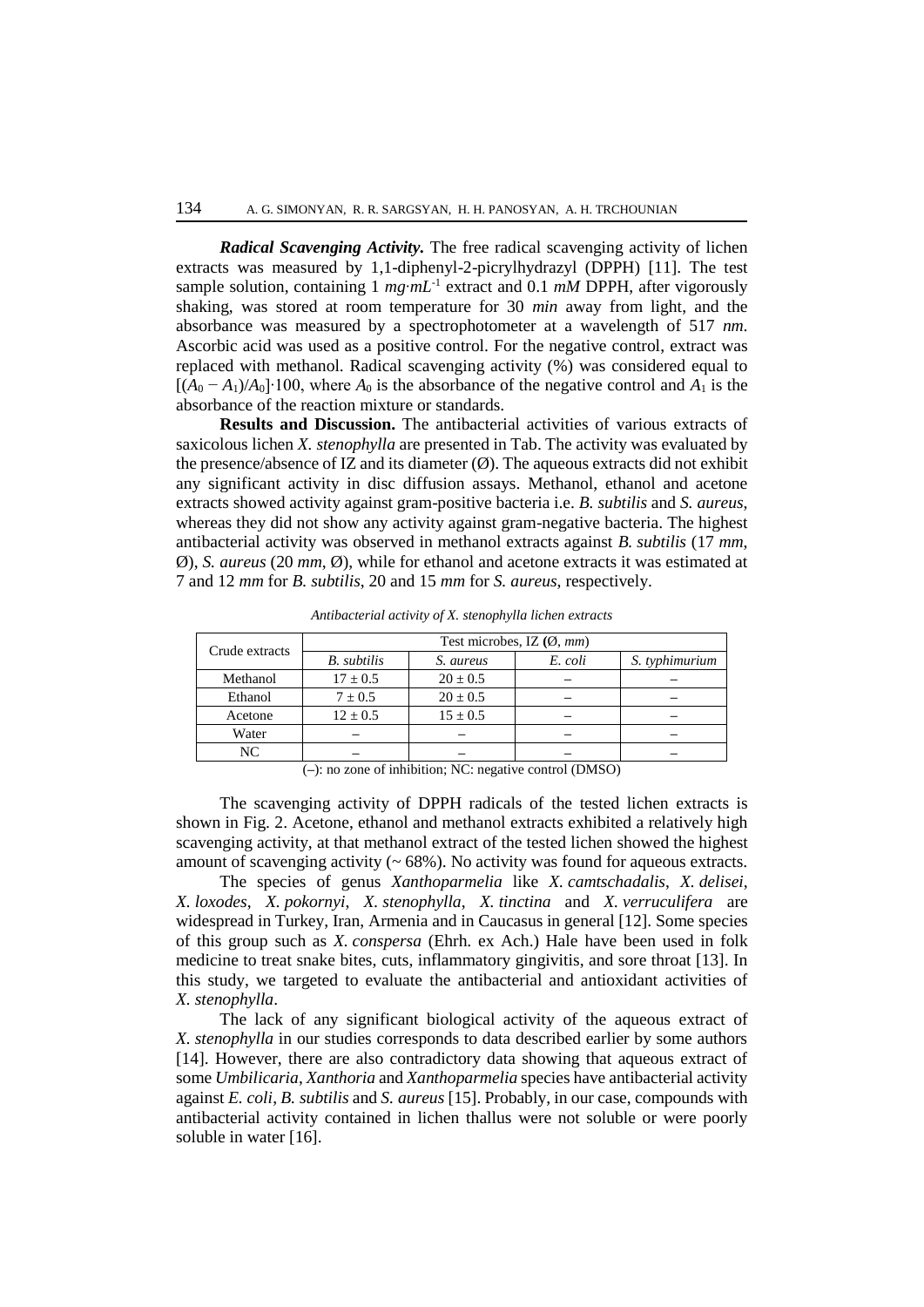

In contrast to aqueous extracts, other extracts displayed a relatively high biological activity. The strength of antibacterial activity varied among different extracts, where the highest activity was observed in methanol extracts. Presumably, methanol was the most efficient solvent for the extraction of phenolic compounds which were responsible for antibacterial and antioxidant activities [17]. Antibacterial activity only against gram-positive bacteria can be explained by extracted compounds having effect on cell wall structures [18].

Recently, it was shown that acetone and chloroform extracts of *X. stenophylla* sampled from Turkey exhibited a maximum activity not only against gram-positive bacilli and streptococci, but also against gram-negative bacteria [19], which contradicts our results. This mismatch of results can possibly be explained by the geographical differences of sampling sites. Karaahmet et al. showed that acetone and ethanol extracts of *X. conspersa* expressed activity against only gram-positive bacteria, mainly *B. subtilis*[20]. In our case, the highest activity was recorded against *S. aureus*.

Among various species of lichens, various compounds have been observed that exhibit relatively high antioxidant activity. Previously, a correlation was found between phenolic, flavonoid compounds and antibacterial activity [21]. DPPH radical scavenging activities of acetone and chloroform extracts of *X. stenophylla* sampled from Turkey were ranged from 9.33 to 33.84% [19]. In our studies, the highest activity in the amount of 68% was observed for methanol extracts . In the case of *X. conspersa*, the highest DPPH radical scavenging activity in the amount of 64.9% was observed for its ethanol extract [20]. The contradiction with our results can be explained by species specificity, ecological determinants and dissimilar solvent.

**Conclusion.** In conclusion, it can be stated that methanol, ethanol and acetone extracts of *X. stenophylla* crustose saxicolous lichen collected from Gegharkunik Province, Armenia, displayed *in vitro* antibacterial activity mainly against to grampositive bacteria and relatively high DPPH radical scavenging activity. In virtue of these results, lichens should be considered as organisms with high biotechnological potential, which was proved before by various authors, but has been reported for the first time for saxicolous lichens distributed on the territory of Armenia.

> *Received 20.12.2019 Reviewed 11.02.2020 Accepted 27.07.2020*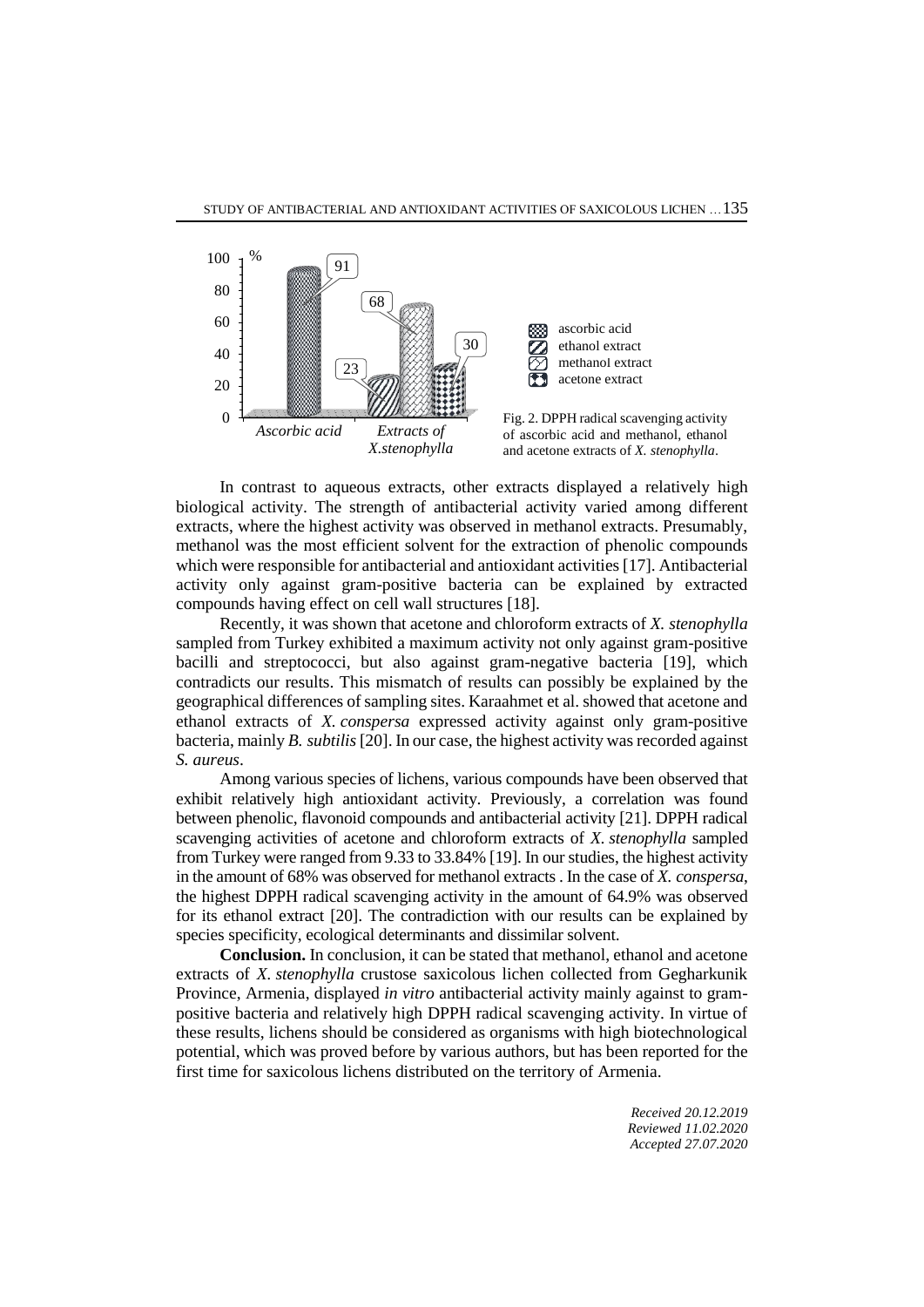#### **REFERENCES**

- 1. Ranković B., Kosanić M. Lichens as a Potential Source of Bioactive Secondary Metabolites. In: Ranković B. (ed.) *Lichen Secondary Metabolites: Bioactive Properties and Pharmaceutical Potential* (2nd ed.). Springer, Cham (2019), 1–29. [https://doi.org/10.1007/978-3-030-16814-8\\_1](https://doi.org/10.1007/978-3-030-16814-8_1)
- 2. Boustie J., Grube M. Lichens A Promising Source of Bioactive Secondary Metabolites. *Plant Genetic Resources* **3** (2005), 273–87. <https://doi.org/10.1079/PGR200572>
- 3. Shukla V., Joshi G.P., Rawat M.S.M. Lichens as a Potential Natural Source of Bioactive Compounds: A Review. *Phytochem. Rev.* **9** (2010), 303–314. <https://doi.org/10.1007/s11101-010-9189-6>
- 4. Verma N., Behera B.C. Future Directions in the Study of Pharmaceutical Potential of Lichens. In: Ranković B. (ed.) *Lichen Secondary Metabolites: Bioactive Properties and Pharmaceutical*  Potential (2<sup>nd</sup> ed.). Springer, Cham (2019) 237–260. [https://doi.org/10.1007/978-3-030-16814-8\\_9](https://doi.org/10.1007/978-3-030-16814-8_9)
- 5. Oksanen I. Ecological and Biotechnological Aspects of Lichens. *Appl. Microbiol. Biotechnol.* **73** (2006), 723–734. <https://doi.org/10.1007/s00253-006-0611-3>
- 6. Calcott M.J., Ackerley D.F., Knight A., Keyzers R.A., Owen J.G. Secondary Metabolism in the Lichen Symbiosis. *Chem. Soc. Rev.* **47** (2018), 1730–1760. <https://doi.org/10.1039/C7CS00431A>
- 7. Yamamoto Y., Kinoshita Y., et al. Screening of Biological Activities and Isolation of Biological-Active Compounds from Lichens. *Recent Res. Dev. Phytochem.* **2** (1998), 23–34.
- 8. Shrestha G., Clair L.L.S. Lichens: A Promising Source of Antibiotic and Anticancer Drugs. *Phytochem. Rev.* **12** (2013), 229–244.
	- <https://doi.org/10.1007/s11101-013-9283-7>
- 9. Gasparyan A., Sipman H.J.M. New Lichen Records from Armenia. In: *Regional Annotated Mycobiotas New to the Mycotaxon Website*. *Mycotaxon* **123** (2013), 491–492. <https://doi.org/10.5248/123.491>
- 10. Rankovič B., Rankovic D., Maric D. Antioxidant and Antimicrobial Activity of Some Lichen Species. *Microbiology* **79** (2010), 809–815. <https://doi.org/10.1134/S0026261710060135>
- 11. Pisoschi A.M., Pop A., Negulescu G.P., Pisoschi A. Determination of Ascorbic Acid Content of Some Fruit Juices and Wine by Voltammetry Performed at Pt and Carbon Paste Electrodes. *Molecules* **16** (2011), 1349–1365.
- <https://doi.org/10.3390/molecules16021349>
- 12. Sohrabi M., Ahti T., Urbanavichus G. Parmelioid Lichens of Iran and the Caucasus Region. *Mycology Balcanica* **4** (2007), 21–30
- 13. Crawford S.D. Lichens Used in Traditional Medicine. In: Ranković B. (ed.) *Lichen Secondary Metabolites: Bioactive Properties and Pharmaceutical Potential*. Springer, Cham (2019), 31–97. [https://doi.org/10.1007/978-3-030-16814-8\\_2](https://doi.org/10.1007/978-3-030-16814-8_2)
- 14. Kosanić M., Ranković B. Lichen Secondary Metabolites as Potential Antibiotic Agents. In: Ranković B. (ed.) *Lichen Սecondary Մetabolites: Bioactive Properties and Pharmaceutical Potential* (2nd ed.). Springer, Cham (2019), 99–127. [https://doi.org/10.1007/978-3-030-16814-8\\_3](https://doi.org/10.1007/978-3-030-16814-8_3)
- 15. Karagöz A., Doğruöz N., Zeybek Z., Aslan A. Antibacterial Activity of Some Lichen Extracts. *J. Med. Plants Res.* **3** (2009), 1034–1039.
- 16. Kinoshita K., Matsubara H., et al. Topics in the Chemistry of Lichen Compounds. *J. Hattori Bot. Lab.* **76** (1994), 227–233.
	- [https://doi.org/10.18968/jhbl.76.0\\_227](https://doi.org/10.18968/jhbl.76.0_227)
- 17. Mitrović T., Stamenković S., et al. Antioxidant, Antimicrobial and Antiproliferative Activities of Five Lichen Species. *Int. J. Mol. Sci.* **12** (2011), 5428–5448. <https://doi.org/10.3390/ijms12085428>